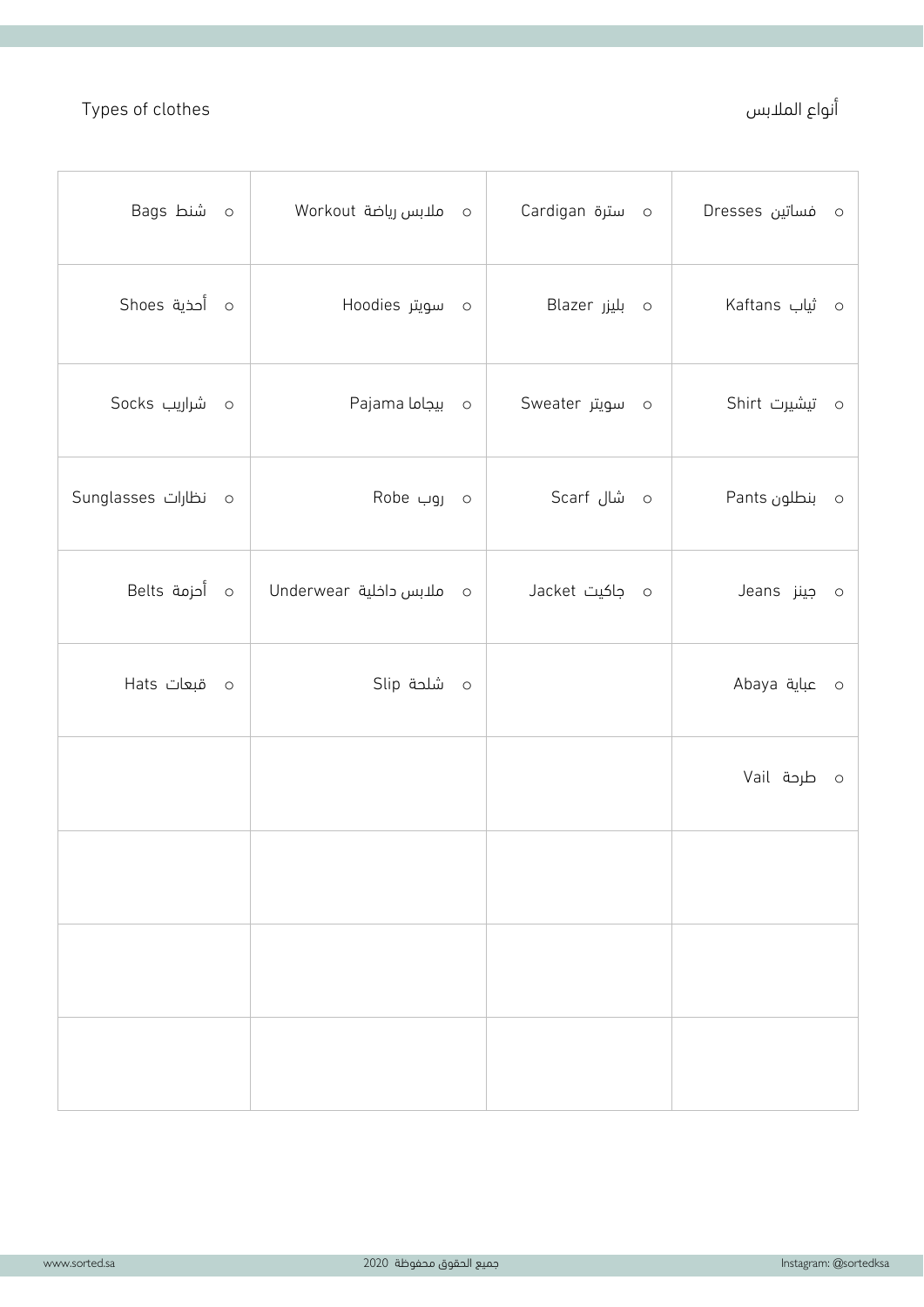قبل أن تبدأي، أسألي نفسك هذه الأسئلة

هل القطعة تجلب لي السعادة والراحة ؟

هل تتناسب مع نمط حياتي و ستايلي ؟

متى آخر مرة لبستها ؟

هل القطعة بحالة جيدة ؟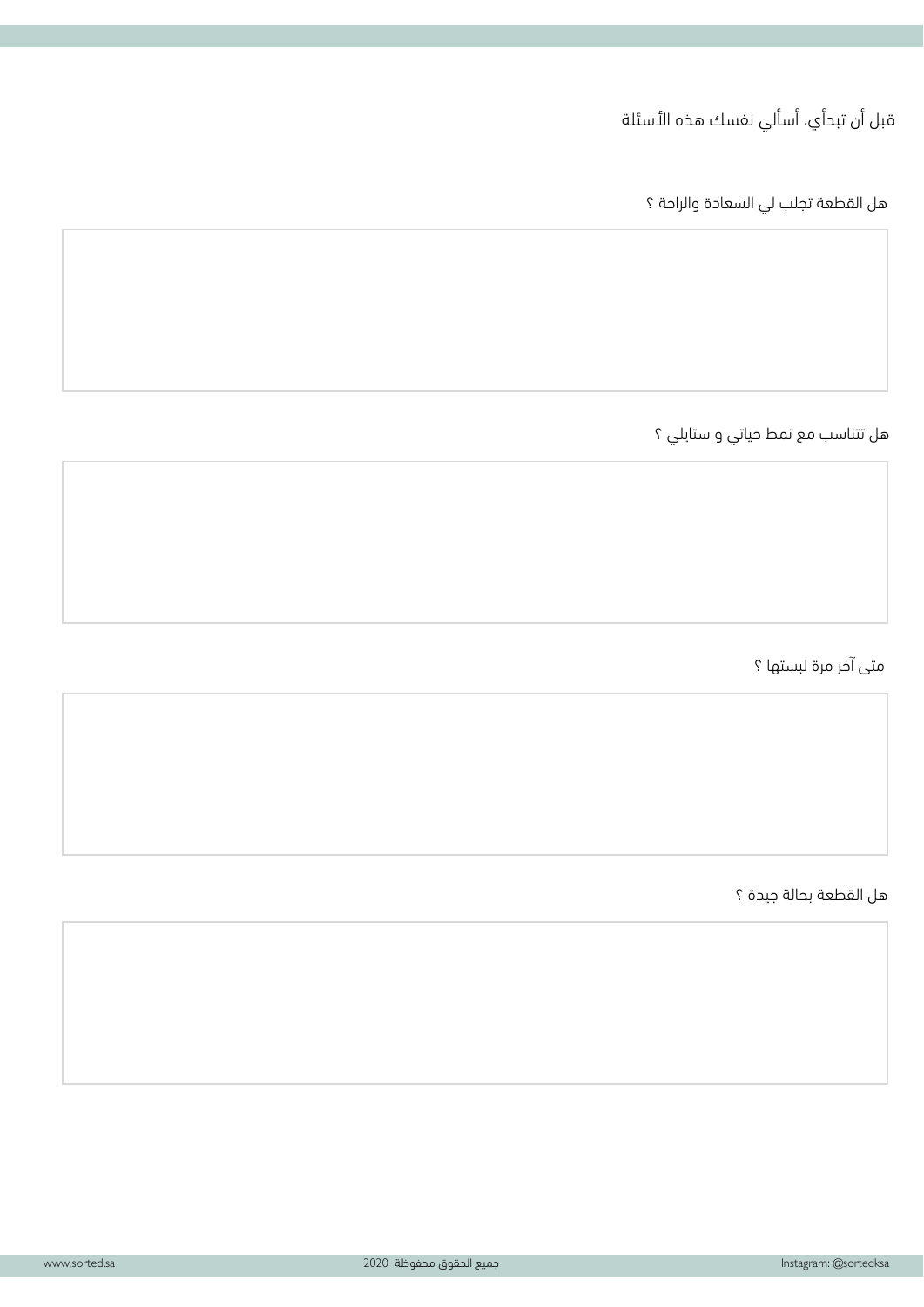Print this page to help you sort your wardrobe كسبلام زرف ىلع كدعاستل ةحفصلا هذه يعبطا



TRASH

توزيع DONATE OR PASS IT TO LOVED ONES

> عالخياط TAILOR